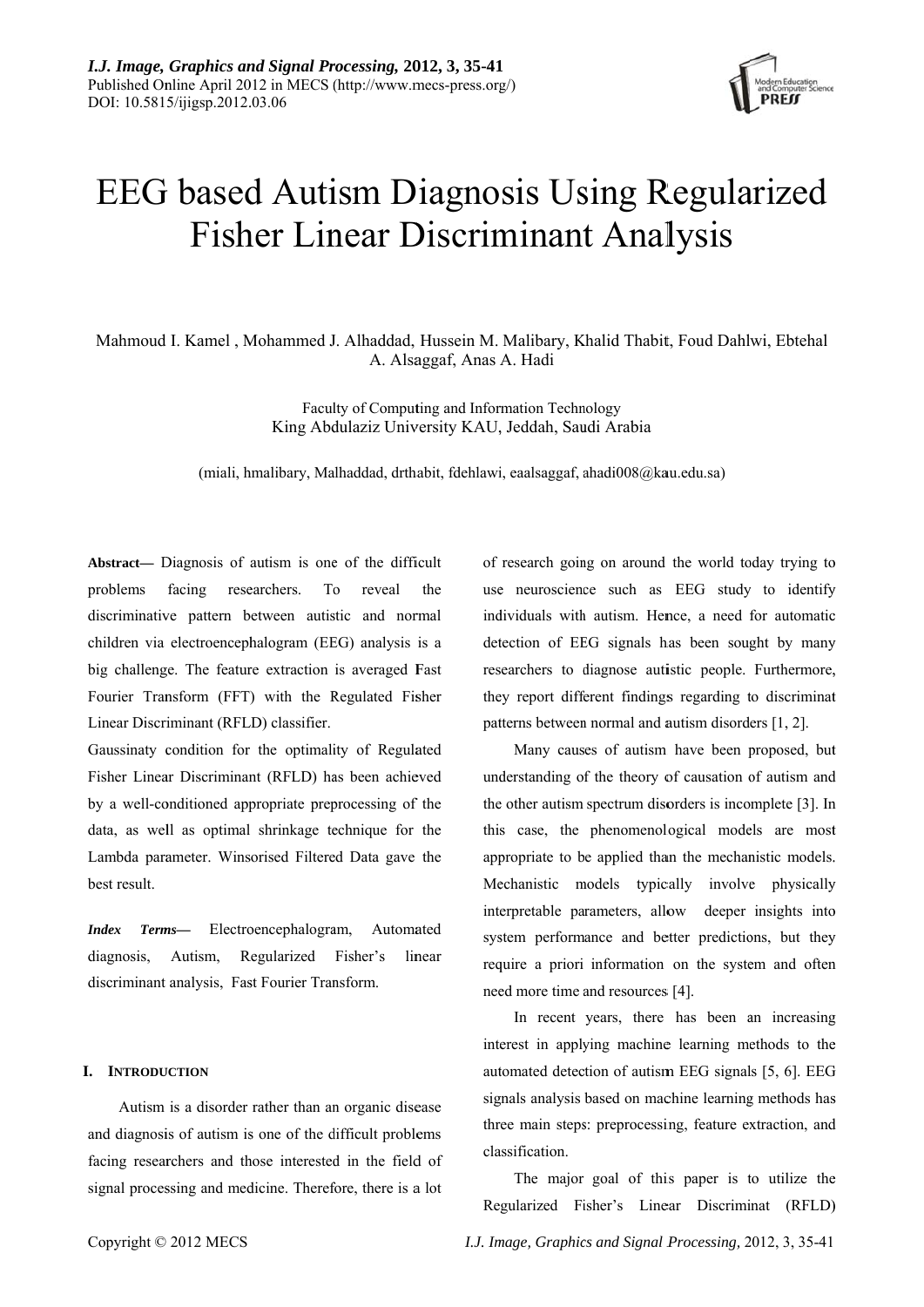analysis in detecting the autistic children based on EEG signal analysis. Thus, optimum preprocessing -which gives the highest classification accuracy- is studied. The artifacts of the recorded EEG signals were removed by visual inspection. Then, different preprocessing techniques were applied such as Re-referencing, Filtering, Winsorizing, Scaling, Single epoch extraction and Feature vector construction. After preprocessing, FFT was used as features. Dimensionality reduction using decimation factor 2 was applied. Finally, the extracted features were classified using RFLD.

This research is considered as part of the main BCI project in the King AbdulAziz University that is funded by (King AbdulAziz City for Science and Technology) KACST, 8-NAN106-3.

The layout of the paper is as follows. Section 2 focuses on the literature review, the experiments that were performed and the methods used for data preprocessing, feature extraction are described in section 3. Classification is given in section 4. Results are discussed in section 5.

# **II. LITERATURE REVIEW**

One of the earliest Literatures that used the EEG and was tested with disabled subjects was described by Oberman, L.M., et al., .In their work, their results support the hypothesis of a dysfunctional mirror neuron system in high-functioning individuals with ASD [7]. Parallel to the work of Oberman, L.M., et al, neurofeedback (NFB) training were developed that used changes in mu brain-activity correlated to analysis the data by signal statistic. The results showed decreases in amplitude but increases in phase coherence in mu rhythms [8].

An analysis of EEG background activity in Autism was applied in work [9]. They used Fourier methods to extract EEG features and used k nearest neighbors (KNN) to classify the two groups. In addition their findings have 82.4% discriminate between normal and autistic subjects. They also applied their work at beta band and had the same accuracy classification 82.4% [9].

The significance of classification accuracy was measured by using different machine learning algorithms: the k-nearest neighbors (k-NN), SVM and naïve Bayesian classification (Bayes) algorithms with mMSE as a feature vector which described by William, B., T. Adrienne, and N. Charles [10]. They used Net Station software for acquisition data and Orange software for machine learning classification. Their accuracy classification is over 80% accuracy into control and high risk for autism HRA groups at age 9 months. Classification accuracy for boys was close to 100% at age 9 months and remains high (70% to 90%) at ages 12 and 18 months. For girls, classification accuracy was highest at age 6 months, but declines thereafter.

EEGLAB were used to extract evoked EEG features: raw EEG, CSD interpolated data, and backprojected IC features and also signal statistic was used to classify both groups. These data provide the first empirical demonstration of increased neural noise in those with ASD. Channel selection was based on an optimized electrode approach. Whereby the channel that showed the highest P1 amplitude [11]. However simple and robust RFLD was not used before in autism diagnosis [12]

## **III. MATERIALS AND METHODS**

The whole process of methodologies used for automated diagnosis can be subdivided into a number of separated processing modules: Data Acquisition, preprocessing, feature extraction and classification.

# *A. Experiment and Data Acquisition*

The model was conducted and tested with fifteen children from Saudi Arabia, Jeddah. It was done in the laboratory of King Abdulaziz University Hospital, where the EEG signals were recorded.

The procedure of experiment was follow: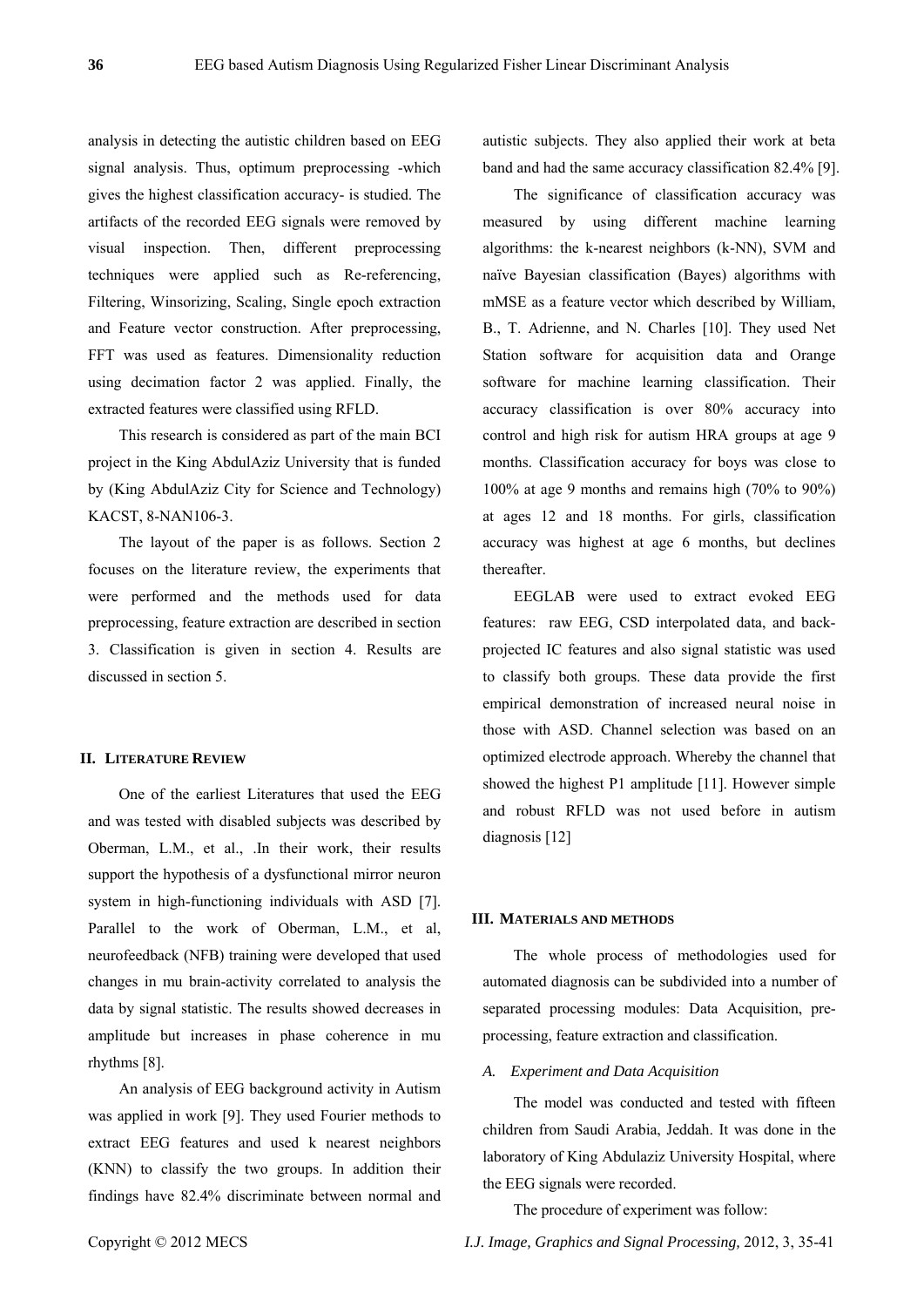*Subjects*: The disorders consisted of eight children (5 boys and 3 girls, age 10–11 years). The control group consisted of four children (all of them are boys, age 10–11 years) without past or present neurological disorder.

*Recordings*: The recordings were made with the subjects in a relaxed state in order to obtain as many artifact-free EEG data as possible. The recording system consists of the following components: g.tec EEGcap, 16 Ag/AgCl electrodes, g.tec GAMMAbox, g.tec USBamp[13], and BCI2000 [14].

During the recording, the data were filtered using bandpass filter with frequency band (0.1- 60) Hz and digitized at 256Hz. The notch filter was also used at 60Hz.

- *Electrode selection*: The ASD disorders have significantly values for discriminate between two subjects at electrodes FP1, F3, T5, F7, T3 and O1[2,9]. The electrodes which may give high accuracy were selected. The EEG were recorded using the international  $10 - 20$  system (channels FP1, FP2, F7, F3, Fz, F4, F8, T3, C4, Cz, C3, T5, Pz, O1, Oz and O2) with AFz as GND and right ear lobe as REF.
- *B. Data Preprocessing* 
	- 1) *Artifact Detection and removal*: The artifacts of the recorded EEG signals were removed by visual inspection using BCI2000Viewer tool.
	- 2) *EEG Re-referencing*: The selection of a suitable EEG reference can greatly influence the classification accuracy and sensitivity to artifacts. In this study we use common average referenced (CAR)[15].
	- 3) *Filters*: A further software sixth order forward– backward Butterworth bandpass filter was used to filter the data with cut-off frequencies at 1.0 Hz and 30.0 Hz.
- 4) *Winsorizing*: Eye blinks, eye movement, muscle activity, or subject movement can cause large amplitude outliers in the EEG. To reduce the effects of such outliers, the data from each electrode were Winsorised.
- 5) *Normalization*: The samples from each electrode were scaled to the interval [−1, 1].
- 6) *Feature vector construction*: The samples from the selected electrodes were concatenated into feature vectors. The dimensionality of the feature vectors was  $N_c \times N_s \times N_e$ , where  $N_c$  denotes the number of channels,  $N_s$  denotes the number of temporal samples in one epoch and  $N_e$  denotes the number of epochs. Due to the epoch duration of 1s and the 256Hz,  $N_s$  always equals 256. Depending on the electrode configuration  $N_c$ equals 16.

Table1. Shown the different combined preprocessing techniques of the EEG signal which were used.

| OF THE EEU SIGNAL            |                |        |             |               |  |
|------------------------------|----------------|--------|-------------|---------------|--|
|                              | Re-referencing | Filter | Winsorizing | Normalization |  |
| Raw Data                     | No             | No     | No          | No            |  |
| Ref Data                     | Yes            | No     | No          | No            |  |
| <b>Filtered Data</b>         | No             | Yes    | No          | No            |  |
| Filtered Ref Data            | Yes            | Yes    | No          | No            |  |
| Norm Filtered Ref Data       | Yes            | Yes    | No          | Yes           |  |
| Norm Filtered Data           | N <sub>0</sub> | Yes    | No          | Yes           |  |
| Winsorised Filtered Data     | N <sub>0</sub> | Yes    | Yes         | No            |  |
| Norm Winsorised Data         | No             | No     | Yes         | Yes           |  |
| Winsorised Filtered Ref Data | Yes            | Yes    | Yes         | No            |  |

TABLE 1. THE DIFFERENT COMBINED PREPROCESSING TECHNIQUES OF THE EEG SIGNAL

# *C. feature extraction*

Norm Winsorised Filtered Ref

FFT feature extraction technique was used.

 *Data set*: Artifact free data of 1276 sec. were selected from each normal and autistic children

Data Phickel Res Yes Yes Yes Yes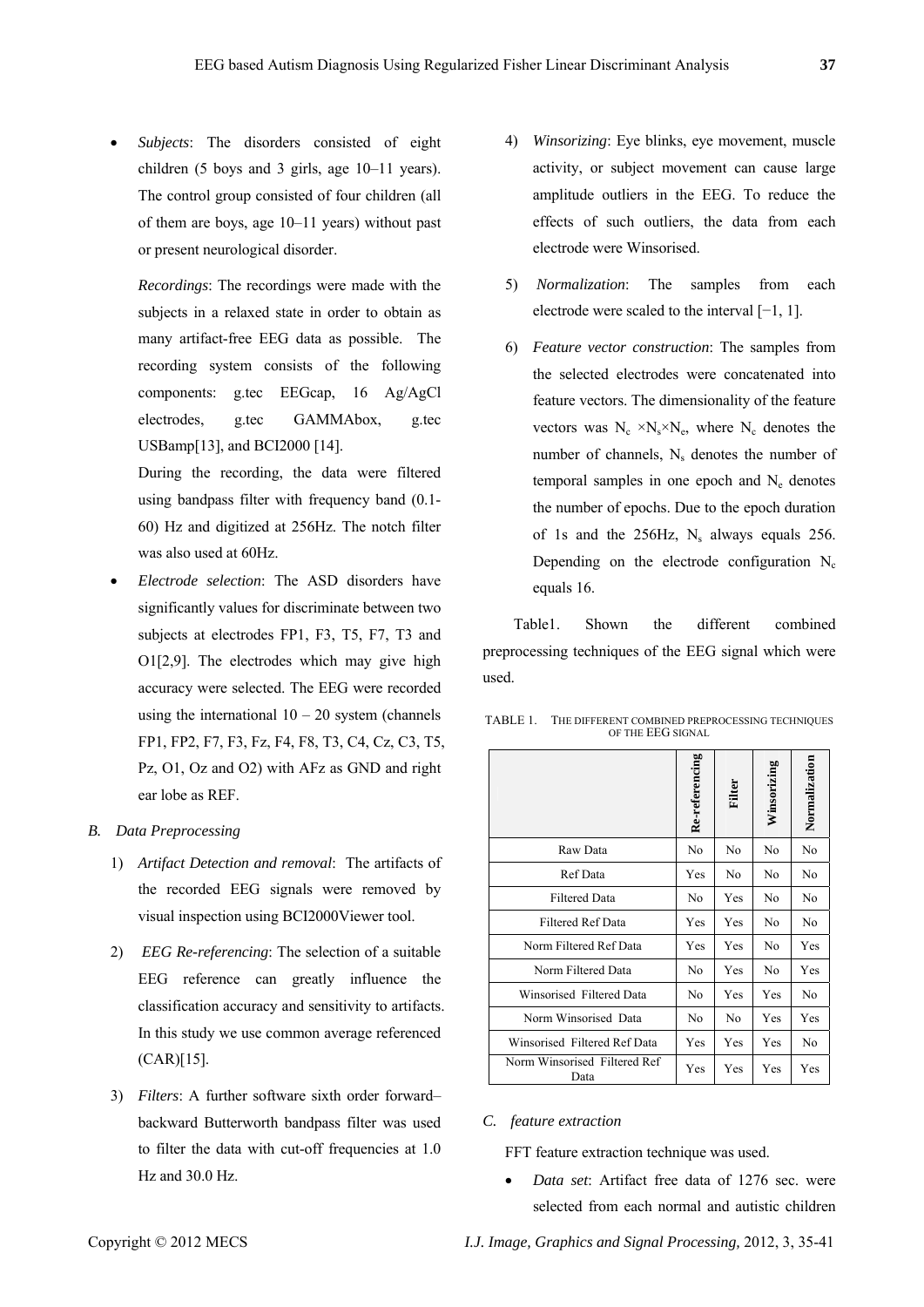groups. A big concatenated matrix is constructed with dimension  $N_e \times N_{cs}$ , where  $N_e$  denotes the number of epochs of both Normal and Autism which equals  $1276 \times 2 = 2552$ , N<sub>cs</sub> denotes the number of channels  $\times$  the number of samples which equals  $16\times256=4096$ .

- Ensemble Averaging: Ensemble average is used to test the effect of removing white Gaussian noise on the accuracy.
- Frequency Features: the spectral analysis is an important method as the brain is known to generate task-dependent activity in relatively small frequency bands. It is a basic mathematical tool based on the Fourier transform allowing the study of the signal frequency spectrum. We applied Fast Fourier Transform FFT method on each epoch.

The Fourier Transform is defined by the following equation:

$$
X(f) = F\{x(t)\} = \int_{-\infty}^{\infty} x(t)e^{-2\pi ift}dt
$$
 (1)

Where  $x(t)$  is the time domain signal,  $X(f)$  is the FFT, and  $f$  is the frequency to analyze[16].

## D. Feature selection

Due to the high dimension of raw EEG data, the data were downsampled from 256Hz to 128Hz. The downsampling were done for raw EEG data only. In FFT frequencies from 1~50Hz were selected.

# **IV. REGULARIZED FISHER LINEAR** DISCRIMINAT ANALYSIS

For known Gaussian distributions with the same covariance matrix for all classes, it can be shown that Linear Discriminant Analysis (LDA) is the optimal classifier in the sense that it minimizes the risk of misclassification for new samples drawn from the same distributions [17].

Over the last decade several more sophisticated non-linear classification methods, like support vector

machines and random forests, have been proposed, but it is wise to try linear ones first (of course using shrinkage estimation), Fisher's method is still often used and performs well in many applications. Also, it is a linear combination of the measured variables, being easy to interpret [12]. The FLDA will choose  $W$ , which maximize:

$$
J(w) = \frac{W^T S_B W}{W^T S_w W}
$$
 (2)

In FLDA, The standard estimator for a covariance matrix is the empirical covariance. This estimator is unbiased and has under usual conditions good properties. But for extreme cases of high-dimensional data with only a few data points given- as our case - the estimation may become imprecise. This leads to a systematic error: Large eigenvalues of the original covariance matrix are estimated too large, and small eigenvalues are estimated too small; see Figure. 1. This error in the estimation degrades classification performance. Regularization is a common remedy for the systematic bias of the estimated covariance matrices [18].



Figure 1. Eigenvalues of a given covariance matrix using FLD (blue line) and RFLD (red line)

For the RFLD we use:

$$
\tilde{\Sigma}(\gamma) := (1 - \gamma)\hat{\Sigma} + \gamma \nu \mathbf{I}
$$

Where lambda was calculated using B. Blankertz et al. [18] method:

$$
\gamma^* = \frac{n}{(n-1)^2} \frac{\sum_{i,j=1}^d \text{var}_k(z_{ij}(k))}{\sum_{i \neq j} s_{ij}^2 + \sum_i (s_{ii} - \nu)^2}
$$
(3)

### V. RESULTS AND DISCUSSION

All the models have been implemented using MATLAB software with BCI2000 software tools and

I.J. Image, Graphics and Signal Processing, 2012, 3, 35-41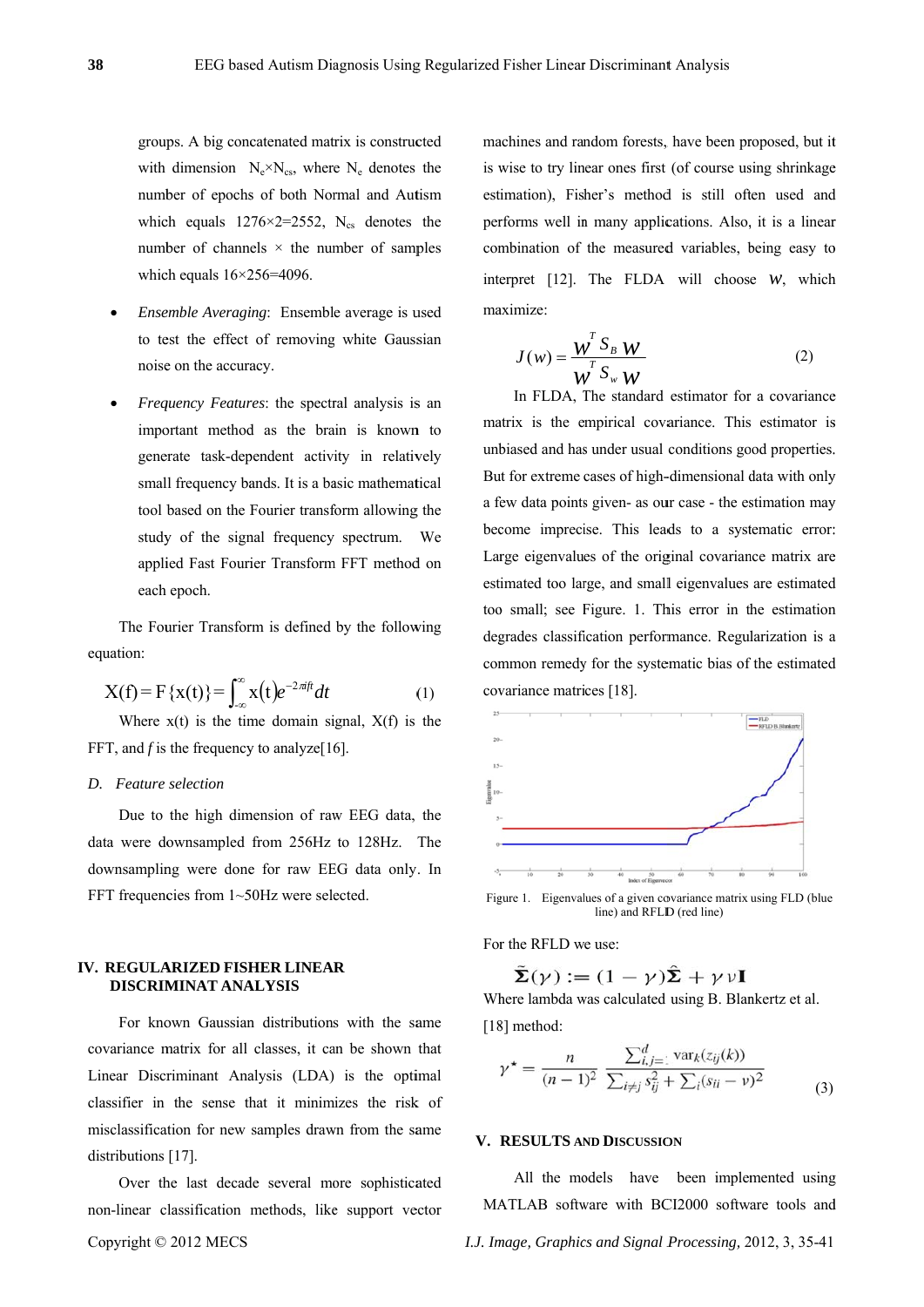results were compared from the classification accuracy point. RFLD was applied without the use of ensemble average and using the ensemble average from 2 to 30 ensembles using FFT feature extraction technique. The estimate of PSD or FFT of one EEG epoch has a chisquare distribution. In order to reduce the variance of FFT or PSD, its necessary to average it over a number of segments[19]. 10-fold cross-validation was used to estimate average classification accuracy of RFLD. The accuracy curves obtained using RFLDA plotted against the ensemble average for all the 10 data types are presented in Figure 2.

In figure 3. the best accuracy shown by Winsorised filtered data when compared it with others.



Figure 2. Correct rates vs. number of ensemble average obtained by cross-validation with FLD using FFT features for all data types

Table 2. Shows the average of correct rate for FFT features. The stared values are the higest. We can see that Winsorised Filtered Data gives the best mean and the lower standerd deviation. The second and the third best were Winsorised Filtered Ref. Data and Filtered Data.



Figure 3. Correct rates vs. number of ensemble average obtained by cross-validation with FLD using FFT features for all data types

| <b>Method of preprocessing</b>    | Average of<br>Correct rate %<br>$(\text{mean} \pm S.D)$ |  |  |
|-----------------------------------|---------------------------------------------------------|--|--|
| Raw Data                          | $88.66 \pm 0.038$                                       |  |  |
| Ref. Data                         | $87.25 \pm 0.033$                                       |  |  |
| <b>Filtered Data</b>              | 89.14±0.039*                                            |  |  |
| Filtered Ref. Data                | $87.48 \pm 0.038$                                       |  |  |
| Norm Filtered Ref. Data           | $87.89 \pm 0.032$                                       |  |  |
| Winsorised Filtered Ref Data      | $90.4 \pm 0.025*$                                       |  |  |
| Norm Winsorised Filtered Ref Data | $83.54 \pm 0.047$                                       |  |  |
| Norm Filtered Data                | $88.87 \pm 0.032$                                       |  |  |
| Winsorised Filtered Data          | $92.06 \pm 0.027*$                                      |  |  |
| Norm Winsorised Data              | $88.68 \pm 0.030$                                       |  |  |
| Mean                              | 88.14±0.0404                                            |  |  |

TABLE 2. THE AVERAGE OF CORRECT RATE WITH RAW AND **FFT FEATURES** 

Overtly-from EEG signal analysis viewpoint - there are discriminating patterns between normal and autistic children.

Improving the classification accuracy which had been given in [9], was due to the multivariate analysis of all the channels (i.e. via the concatenated signals), rather than studying the differences between of the corresponding channels of the normal and autistic children, as well as, the using of the Regularized Fisher Linear Discriminat Analysis.

In order to give a concrete evidence of this discrimination, the small number of both the normal and autistic children (small dataset) should be increased.

### VI. CONCLUSION

In this paper, Electroencephalogram (EEG) based Autism diagnosis using Regularized Fisher Linear Discriminat (RFLD) Analysis is presented. Different preprocessing techniques, as well as, different ensemble averages are studied. The average correct rate is (92%). FFT features are used. Winsorised Filtered Data gave the best mean and the lower standard deviation for FFT features

# **ACKNOWLEDGMENT**

Many thanks go to all the subjects who volunteered to participate in the experiments described in this paper. We should not forget here to thank Dr. Ulrich Hoffmann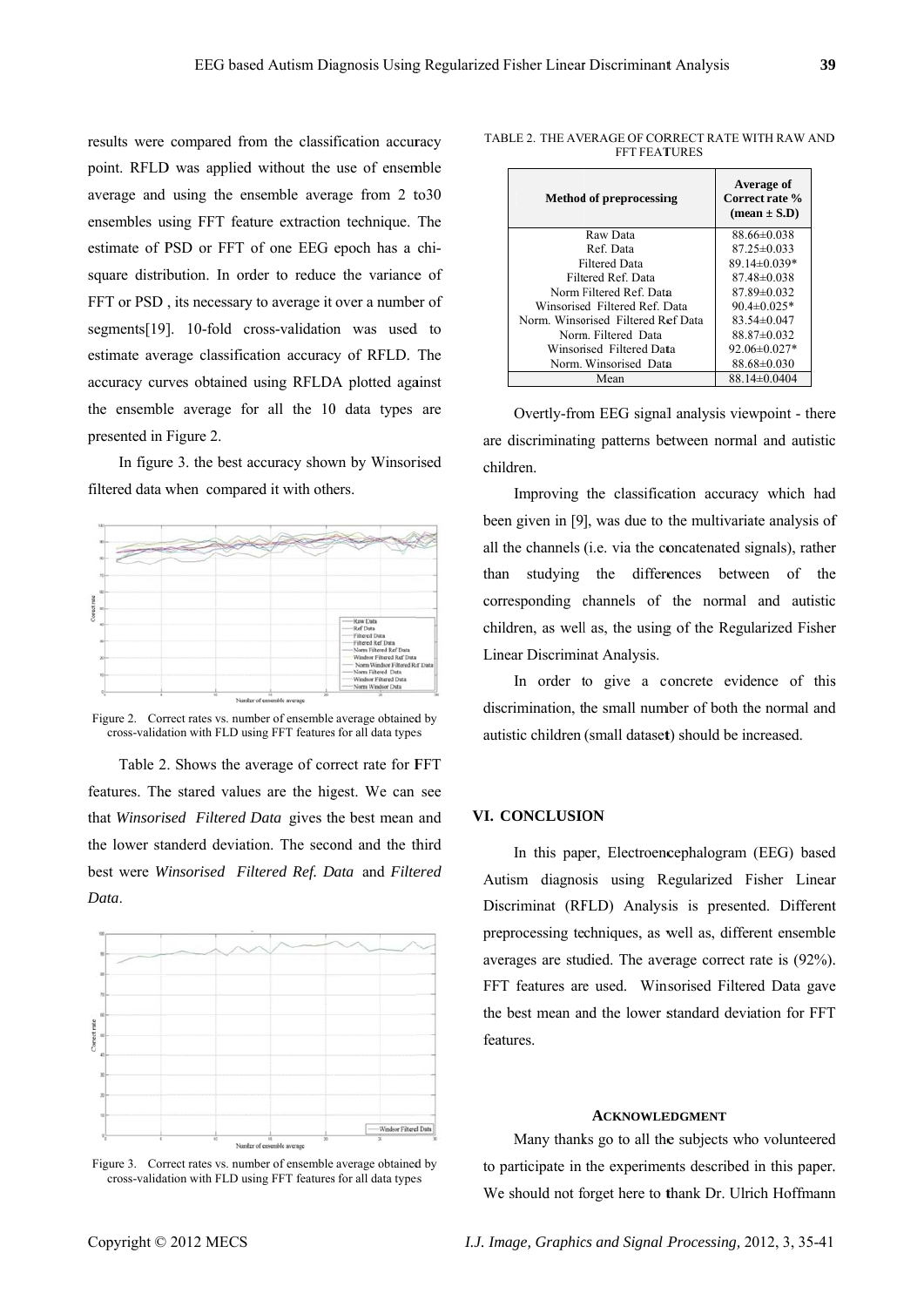et al [20]. His code helped us in developing many preprocessing algorithms. Finally, we would like to thank our team for their efforts in the BCI project.

## **REFERENCES**

- [1] T. Fabricius, "The Savant Hypothesis: Is autism a signal-processing problem?." Medical Hypotheses, ScienceDirect, 2010.
- [2] H. BehnamA, A. SheikhaniB, M. R. MohammadiC, M. NoroozianD, and P. GolabiE, "Analyses of EEG background activity in Autism disorders with fast Fourier transform and short time Fourier measure," in International Conference on Intelligent and Advanced Systems 2007, IEEE paper 10368672 p1240 - 1244
- [3] Trottier G, Srivastava L, Walker CD. Etiology of infantile autism: a review of recent advances in genetic and neurobiological research. J Psychiatry Neurosci. 1999;24(2):103-115
- Velten "Mathematical  $[4]$  Kai Modeling and Simulation Introduction for Scientists and Engineers" 2009 WILEY-VCH Verlag GmbH & Co KGaA, Weinheim
- [5] S. A. S. E. Schipul, M. A. Just "Applying Machine" Learning Techniques to Brain Imaging Characteristics to Distinguish Between Individuals with Autism and Neurotypical Controls " 2010.
- [6] C. A. N. Bosl, "Using EEGs to Diagnose Autism Spectrum Disorders in Infants: Machine-Learning System Finds Differences in Brain Connectivity," 2011.
- [7] L. M. Oberman, E. M. Hubbard, J. P. McCleery, E. L. Altschuler, V. S. Ramachandran, and J. A. Pineda, "EEG evidence for mirror neuron dysfunction in autism spectrum disorders," Cognitive Brain Research, ScienceDirect, vol. 24, pp. 190-198, 2005.
- [8] J. A. Pineda, D. Brang, E. Hecht, L. Edwards, S. Carey, M. Bacon, C. Futagaki, D. Suk, J. Tom, and "Positive  $\mathcal{C}$ Birnbaum, behavioral and electrophysiological changes following neurofeedback training in children with autism," Research  $in$ Autism Spectrum Disorders, ScienceDirect, vol. 2, pp. 557-581, 2008.
- [9] A. Sheikhani, H. Behnam, M. R. Mohammadi, M. Noroozian, and P. Golabi, "Connectivity analysis of quantitative Electroencephalogram background activity in Autism disorders with short time Fourier transform and Coherence values," 2008, pp. 207-212.
- [10] B. William, T. Adrienne, and N. Charles, "EEG complexity as a biomarker for autism spectrum disorder risk," BMC Medicine, vol. 9, 2011.
- [11] E. Milne, "Increased Intra-Participant Variability in Children with Autistic Spectrum Disorders: Evidence from Single-Trial Analysis of Evoked EEG," Frontiers in Psychology, vol. 2, 2011.
- [12] C. Croux. P. Filzmoser. and K. Joossens. "Classification efficiencies for robust linear discriminant analysis" Statistica Sinica, vol. 18, pp. 581-599, 2008.
- $[13]$  http://www.gtec.at
- [14] G. Schalk and J. Mellinger, A Practical Guide to Brain-Computer Interfacing with BCI2000: Springer 2010.
- [15] Mahmoud I. Kamel, Mohammed Alhaddad, Hussein Malibary, Anas A. Hadi. "Improving P300 Speller by Common Average Reference (CAR)". To be published.
- [16] H. H. Monson, Statistical digital signal processing and modeling: John Wiley & Sons, 1996.
- [17] R.O. Duda, P.E. Hart, and D.G. Stork, Pattern classification, 2nd ed. Wiley, New York, (2001).
- [18] B. Blankertz et al. (eds.), Brain-Computer Interfaces, The Frontiers Collection, Springer-Verlag Berlin Heidelberg 2010
- [19] J.E. Vos, Representation in the frequency domain of non-stationary EEGs, G Dolce, H Künkel, Editors, Computerized EEG analysis, Gustav Fischer Verlag, Stuttgart (1975), pp. 41-50
- [20] Ulrich Hoffmann, Jean-Marc Vesin, Touradi Ebrahimi, Karin Diserens, "An efficient P300based brain-computer interface for disabled subjects", Journal of Neuroscience Methods 167  $(2008)$ , pp. 115-125

### **AUTHORS**



Dr. Mohammed J. Alhaddad received his Master from Essex University in 2001, and he obtained PhD from the school of Computer Science and Electronic Engineering, University of Essex in 2006, UK. He became Chairman of Information

Technology Department at King Abdul-Aziz University. His research interests are: network Security, Artificial Intelligence, Robots, Brain Computer Interface BCI, and Radio Frequency Identification RFID. Data Mining. Semantic Ouery Optimization, co-operative query answering, distributed databases and Deductive databases.



Dr. M.I. Kamel Ali. Born in 1955, Cairo, Bsc. from Electronic Egypt, and communication department (1978) Cairo university. PhD.Systems and Computer Engineering, 1991, Al-Azhar University. Visiting Professor, University of Al Ain -United Arab Emirates, Al Ain, United Arab

Emirates(1993). 1993 - 2002: Consultant, Research Center, Cairo University, Cairo, Egypt. 2002-2012 King Abdulaziz University (Computer Science Department). Research Interests:- Industrial Automatic Control, Modeling and